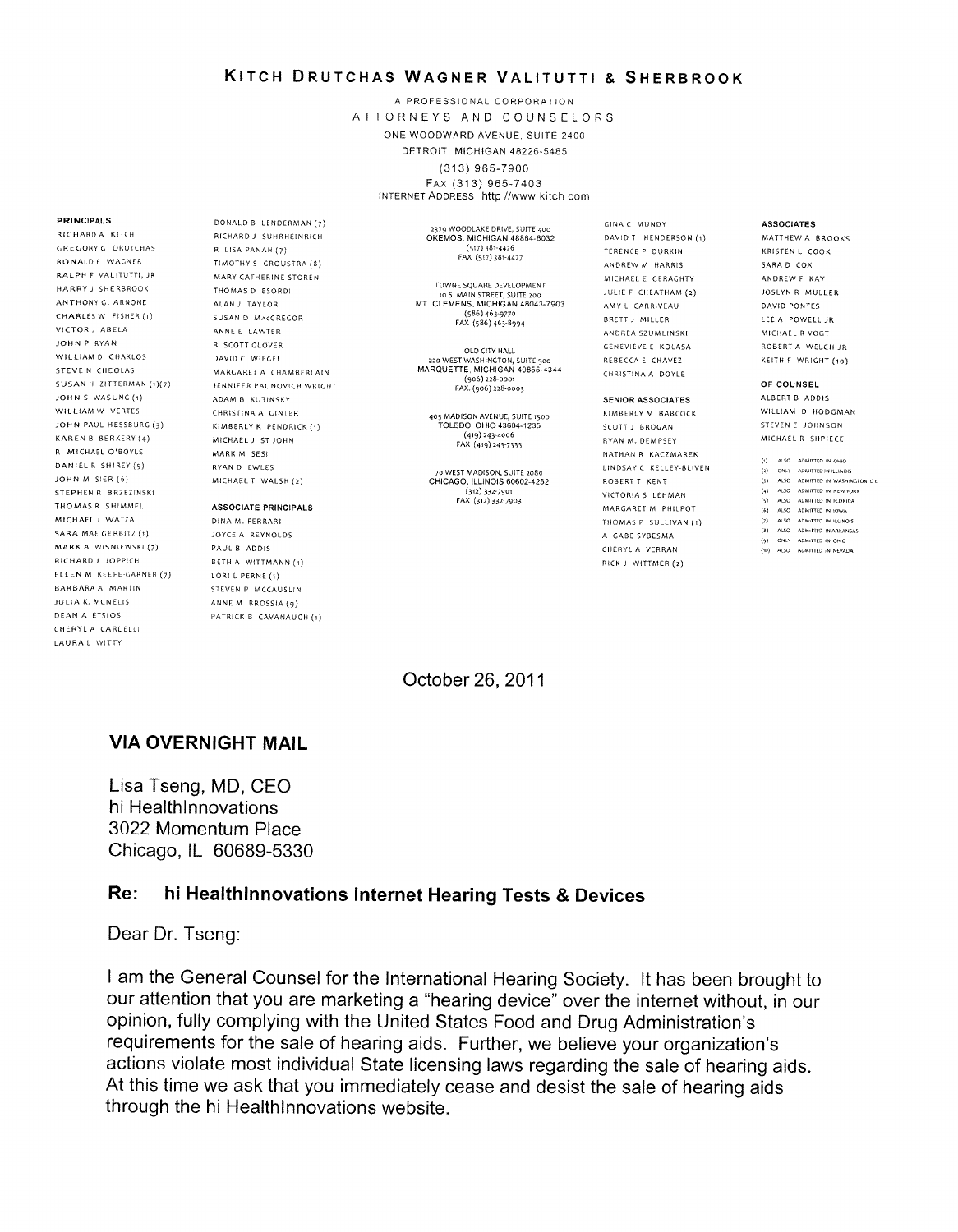Lisa Tseng, MD, CEO Re: hi Healthlnnovations Internet Hearing Tests 8 Devices October 26, 2011 Page 2

# Food and Drug Administration

As you are no doubt aware, the FDA defines a hearing aid as "any wearable instrument or device designed for, offered for the purpose of, or represented as aiding persons with, or compensating for, impaired hearing." It is clear that your product falls within the FDA's definition of a hearing aid and thus falls under the purview of Federal and State regulatory and licensing agencies.

The FDA requires, in part, that a hearing aid dispenser "**provide**" a copy of the User Instructional Brochure (Brochure) to each prospective user, and that the hearing aid dispenser "review" the content of the Brochure with the prospective user and afford the prospective user an "opportunity to read" the Brochure "prior" to asking the prospective user to sign a medical evaluation waiver.<sup>"</sup> While it appears a consumer may be able to find product literature if they drill down to the correct page on your website, there is no evidence that you are actually **providing** product Brochures to all prospective purchasers prior to purchase, nor is there any evidence you are actually **reviewing** the brochure with the prospective customer, and doing so **prior** to the patient signing the medical evaluation waiver.

The FDA also requires that hearing aid dispensers abide by very specific labeling and warranty requirements, which are not evident on the hi Healthlnnovations website. In addition, the FDA recommends that hearing professionals refer patients to licensed physicians when assessing a patient for a hearing aid and "red flag" signs of a potentially devastating condition are present. Based on our review of your website as I as our own participation in your online "hearing test," it is evident that your program<br>requires the consumer to do their own "red flag" testing.<sup>Iv</sup> This "self diagnostic" approach is not only inconsistent with the FDA's directives and State Licensing laws, it unreasonably places the consumer at great risk.

## State Licensing Laws

It is also our belief that hi Healthlnnovations is violating most (if not all} State licensing laws by virtue of the fact that hearing is being tested, and hearing aids are being sold, by individuals who are not licensed by the state in which the end user resides. Most State Licensing laws contain language similar, if not identical, io the following: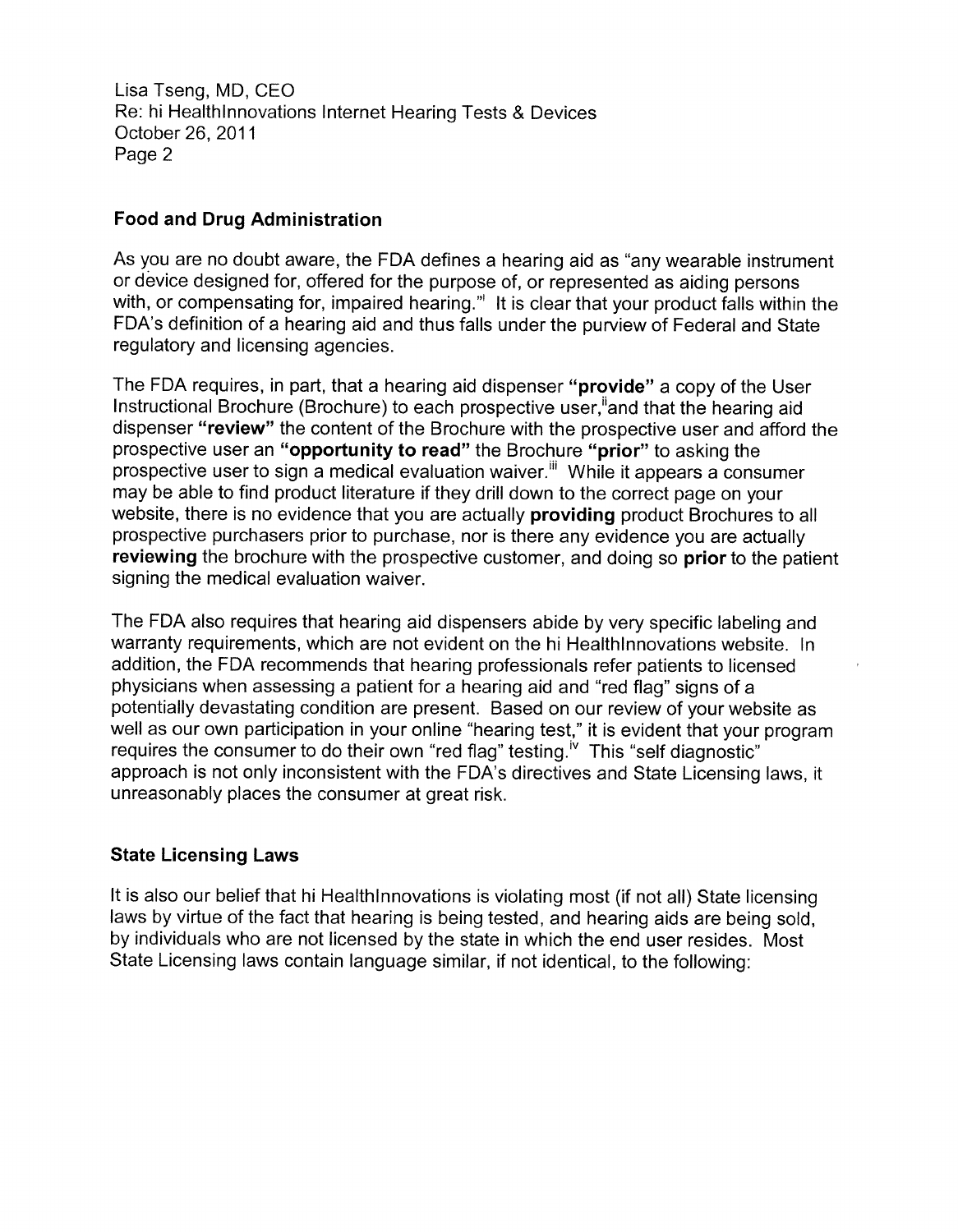Lisa Tseng, MD, CEO Re: hi Healthlnnovations Internet Hearing Tests 8 Devices October 26, 2011 Page 3

No person shall engage in the practice of fifting and selling hearing aids or display a sign or in any other way advertise or hold himself or herself as a person who practices the **dispensing** of hearing aids unless he or she is licensed in the State of

**Dispensing** includes but is not limited to administering hearing tests and selecting and fitting hearing instruments.

Duly licensed refers to a person who is licensed by a State's governing body to engage in the practice of dispensing hearing instruments.

By way of example, the State of California's Business and Professions Code Chapter 7. 5, Article 3, reads as follows:

#### License Required

3350. It is unlawful for an individual to engage in the practice of fitting or selling of hearing aids, or to display a sign or in any other way to advertise or hold himself or herself out as being so engaged without having first obtained a license from the board under the provisions of this chapter. Nothing in this chapter shall prohibit a corporation, partnership, trust, association or other like organization maintaining an established business address from engaging in the business of fitting or selling, or offering for sale, hearing aids at retail without a license, provided that any and all such fitting or selling of hearing aids is conducted by the individuals who are licensed pursuant to the provisions of this chapter.

#### Unlicensed Practice

3427. It is unlawful to engage in the practice of fitting or selling hearing aids in this state without having at the time of so doing a valid, unrevoked and unexpired license or temporary license.

#### Practice Without a Business Address

3429. It is unlawful to engage in the practice of fitting or selling hearing aids without the licensee having and maintaining an established business address, routinely open for service to his clients.

<sup>A</sup>review of all 50 State's licensing laws has been performed and virtually every State licensing statute contains language similar to that found in California. It is our firm belief that these statutes expressly prohibit the sale of hearing aids to consumers in their State by individuals who are not, at a minimum, licensed in their State.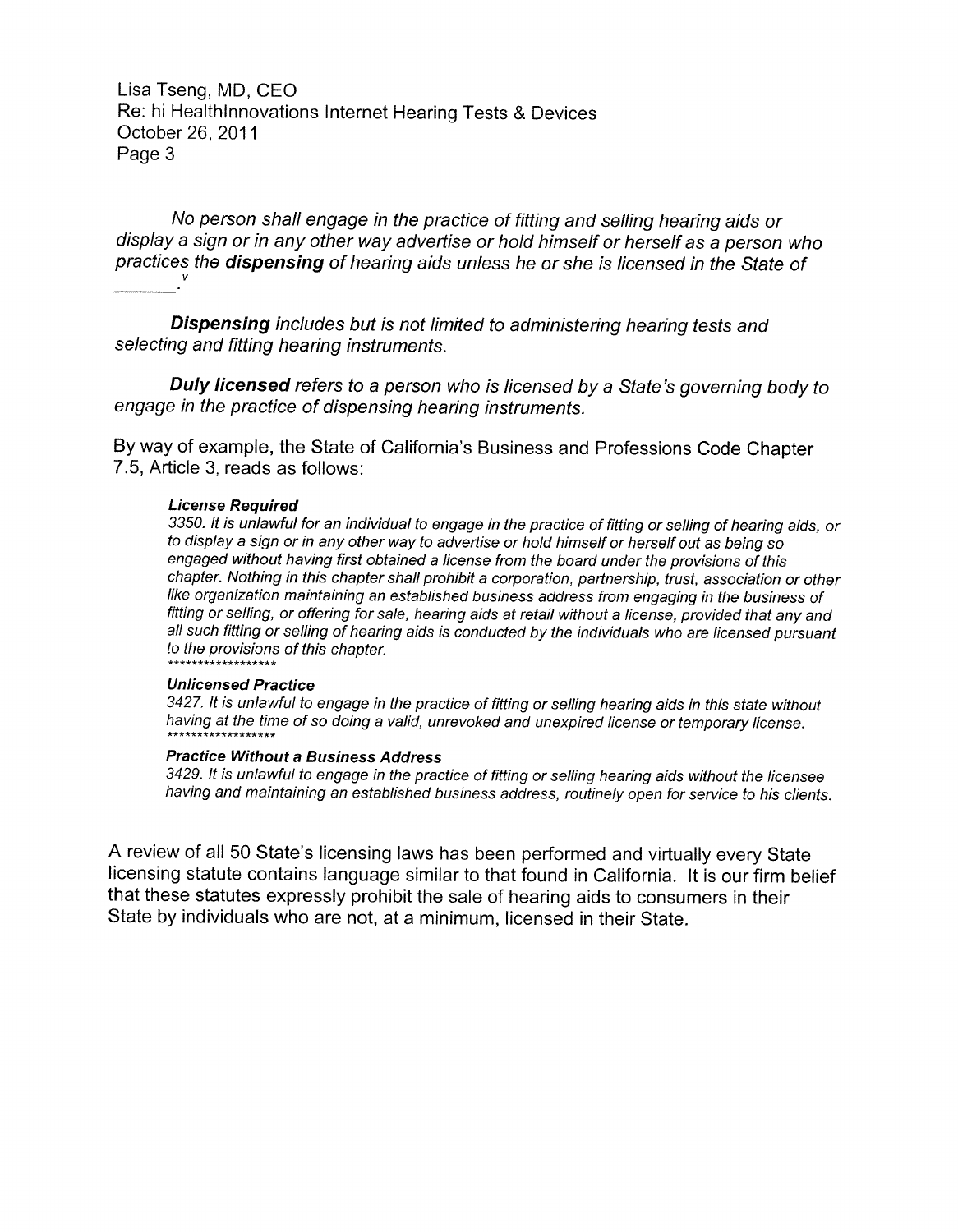Lisa Tseng, MD, CEO Re: hi Healthlnnovations internet Hearing Tests 8 Devices October 26, 2011 Page 4

# Mail Order Hearing Aid Sales

In addition to State laws which require dispensing of hearing aids be performed by state licensed individuals, several states have adopted specific prohibitions which either ban mail order sales outright, or only allow these types of sales when there has been face to face contact, a prior fitting, or otoscopic examination by an individual licensed by that particular state. These states include California, Florida, Kansas, Missouri, Nevada, New York, Oregon, Texas, Washington, and West Virginia. Sales in these States is, in our opinion, a per se violation of their State laws.

## Federal and State Consumer Protection Laws

The Federal Trade Commission, as well as most State consumer protection acts, prohibit unlawful, unfair, unconscionable, and/or deceptive trade practices. Failure to comply with State licensing laws is an unlawful practice and, in our opinion, a per se violation. Further, by omitting the fact that hi Healthlnnovations is not (and does not employ) state licensed dispensers creates the misunderstanding by consumers that dispensers are not required to be licensed and that hearing aids are safe to be purchased through the internet. We believe this practice violates both the letter and the spirit of the FTC guidelines and State consumer protection laws.

The dispensing of hearing aids requires specific knowledge and skill to ensure that the interests of the hearing impaired public will be adequately served and safely protected. Appropriately selected and fitted hearing aids can give great satisfaction, improve quality of life, and protect public health. FDA requirements, State licensing laws, and Federal and State Consumer Protection laws, are designed to protect the public from harm. Unfortunately, your actions violate Federal and State laws and we must ask that you cease and desist.

If you are unwilling to do so, we will have no choice but to pursue all legal remedies including but not limited to filing a complaint with the Federal Trade Commission, as well